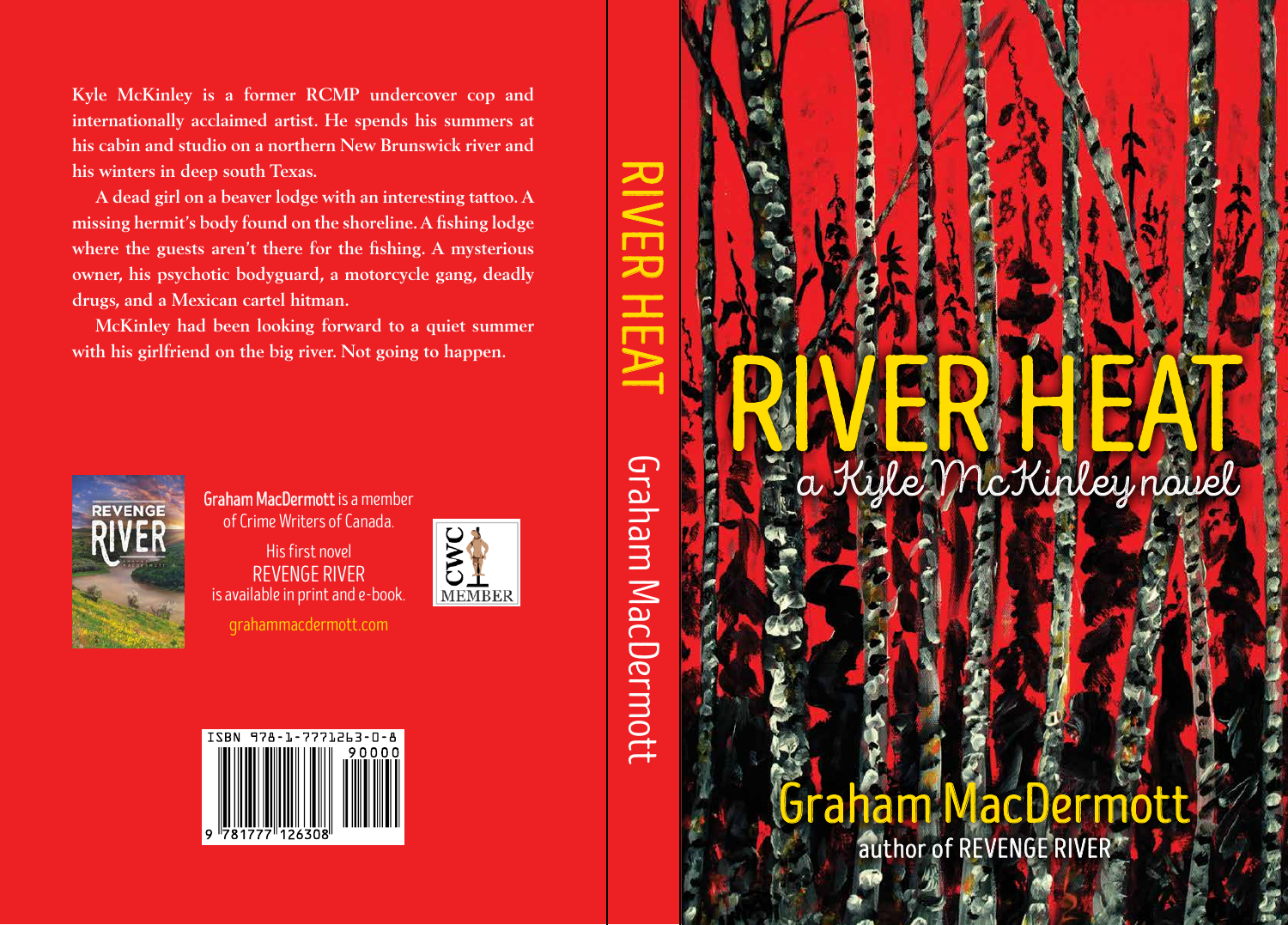Also by Graham MacDermott

*Revenge River*

# RIVER HEAT

A KYLE MCKINLEY NOVEL

Graham MacDermott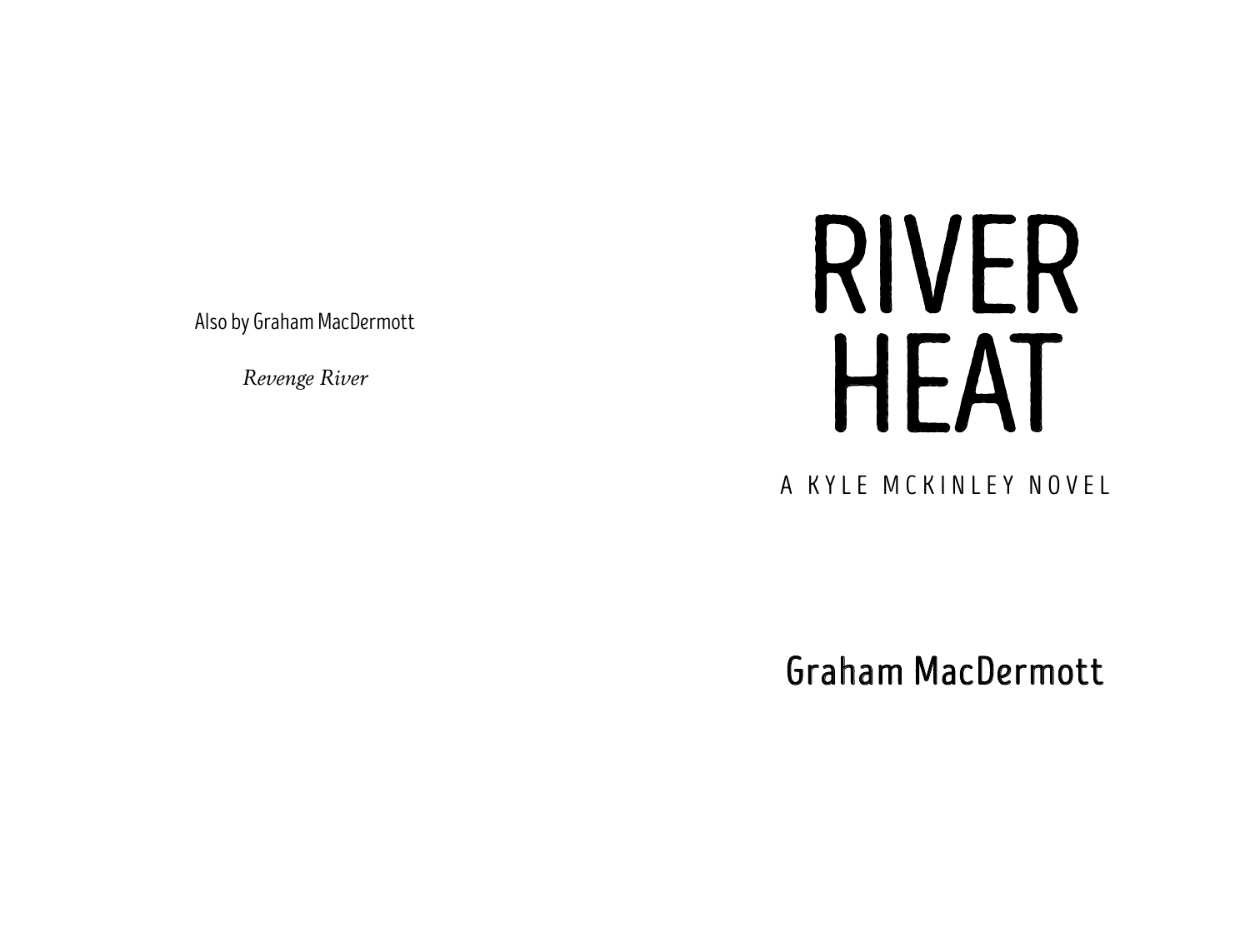Copyright ©2020 by Graham MacDermott All rights reserved

This is a work of fiction. Any similarity to persons living or dead is purely coincidental and exists solely in the readers mind.

> Print ISBN: 978-1-7771263-0-8 eBook ISBN: 978-1-7771263-1-5

Acknowledgements: The author wishes to acknowledge the invaluable assistance of retired RCMP Major Crimes Corporal, Derek Williams, and retired RCMP Forensic Laboratory General Manager, Paul F. Boyd. If I have misrepresented any police procedurals the fault is entirely mine and is not a result of inaccurate information provided to me by these fine gentlemen.

Cover art is from a painting by the author. Many thanks to Angus MacDermott and Bryan Maycock for their early work on the cover design.

Cover and interior design by David W. Edelstein

As always, I am indebted to my wife, Bonnie, for her ear and invaluable assistance throughout the writing of this novel.

grahammacdermott.com | @gmacder

# RIVER HEAT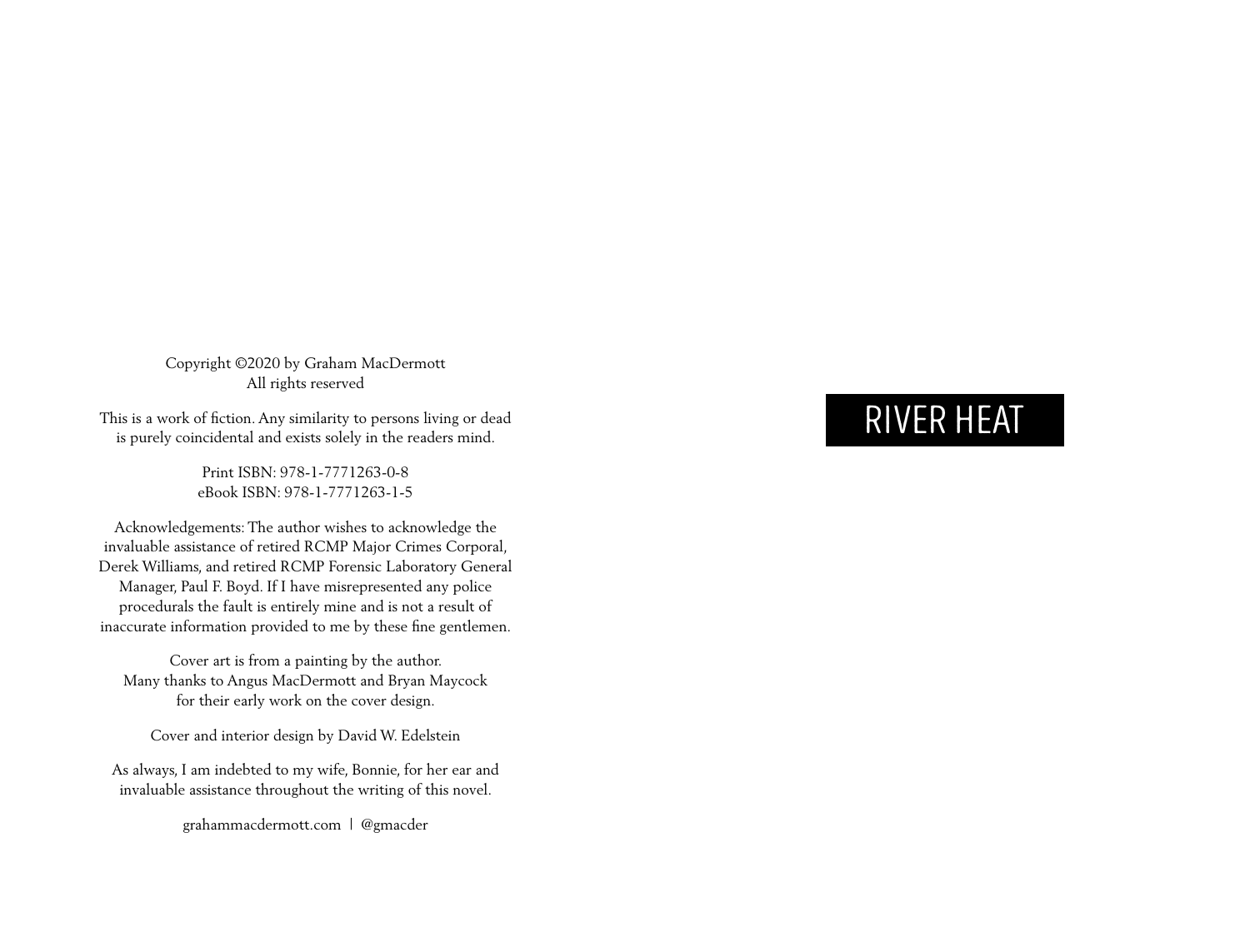# Prologue

**I** t all started when Danny Pictou was poling two American sports into a deep stillwater about twenty-five kilometres northeast of artist Kyle McKinley's cabin. Danny saw it first. They were just floating by one of two large beaver lodges. It was mid-August and hot and humid, maybe not the best time to be fishing, but they already had some pretty good luck and wanted to get at least another hour in before they headed back to Spruce Lodge.

At first, Danny wasn't sure what he was looking at, but as they got closer, there was no mistaking what it was.

Danny had guided for Cecil and Bunny Robertson for a long time. He was cool, calm, and level-headed, but finding the nude body of a young Asian girl hit him real hard. She was sort of wedged against the edge of the larger of the two beaver lodges, and she still looked pretty good despite the water and the heat of the day.

Danny tied the canoe off on the lodge next to the body and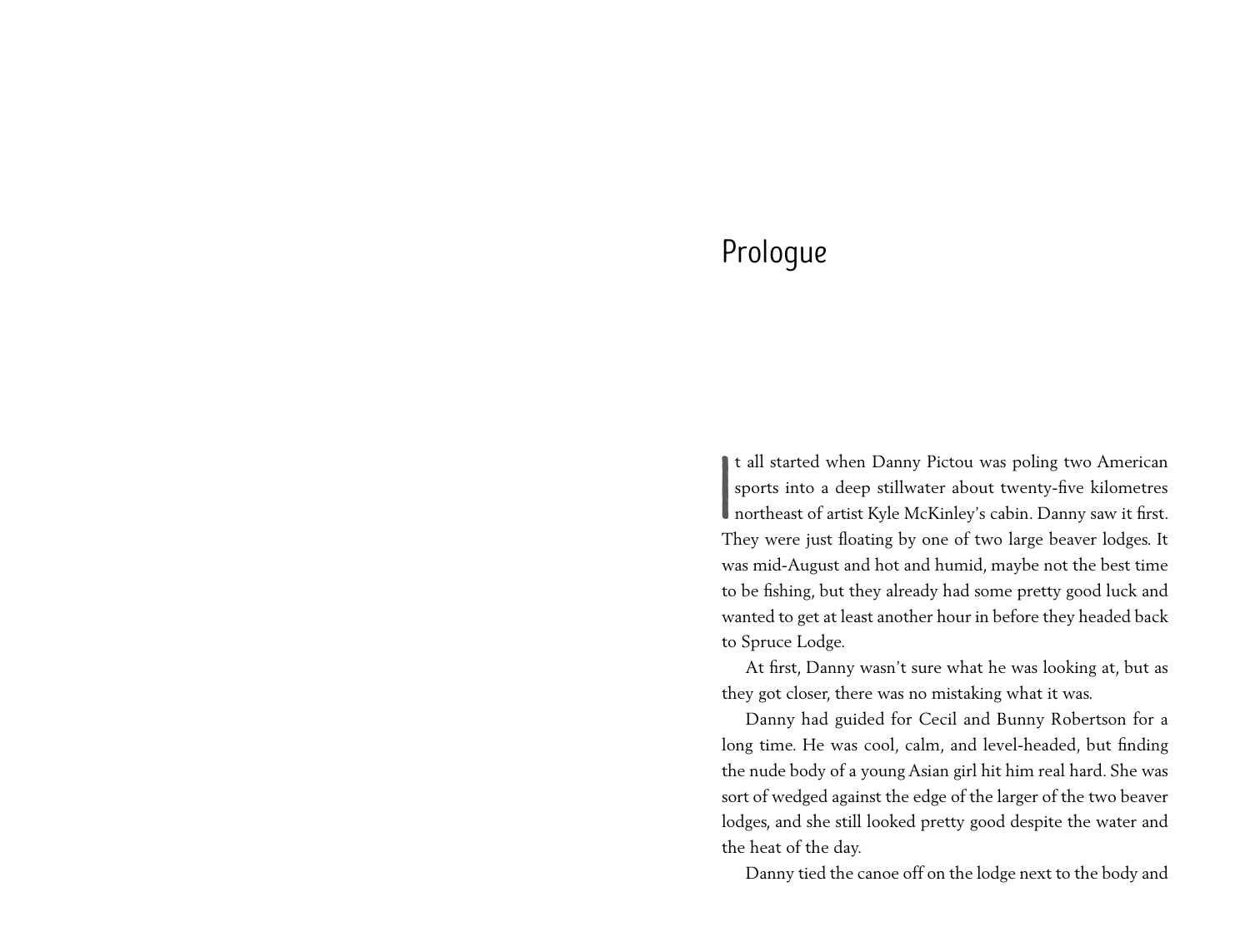#### 2 GRAHAM MACDERMOTT

gently placed a blue plastic tarp that had covered their cooler and portable cook stove over the body.

"Poor, dear little girl," he said, and then he took his phone from his hip pocket, opened his contact list, and pushed the number for the Milltown RCMP detachment.

"Sam," he said, "it's Danny Pictou. You need to send somebody up to the Linton Stillwater. Me and two American sports just found a dead girl."

## Chapter 1

Wo days later and about the same time in the afternoon, it was even hotter, and Kyle McKinley was looking out at the river from the picnic table on his front lawn and thinking about his condo in south Texas. He was trying wo days later and about the same time in the afternoon, it was even hotter, and Kyle McKinley was looking out at the river from the picnic table on his front lawn and remember when he had last replaced the hot water heater. It was a while ago, he knew that, and he just hoped it wouldn't leak before he got back there in the late fall. Maybe he'd go with the on-demand heater — compact, efficient, and nothing to leak. Many of his neighbours were installing them, and he had heard good things. Yes, he decided that was what he was going to do.

He got up from the table and started across to his studio. Break time was over, and he had work to do. He had been working pretty steady since he arrived back on the river in late April. Just as he reached the studio door, he heard a car on the gravel driveway behind his cabin.

McKinley had built the cabin shortly after leaving the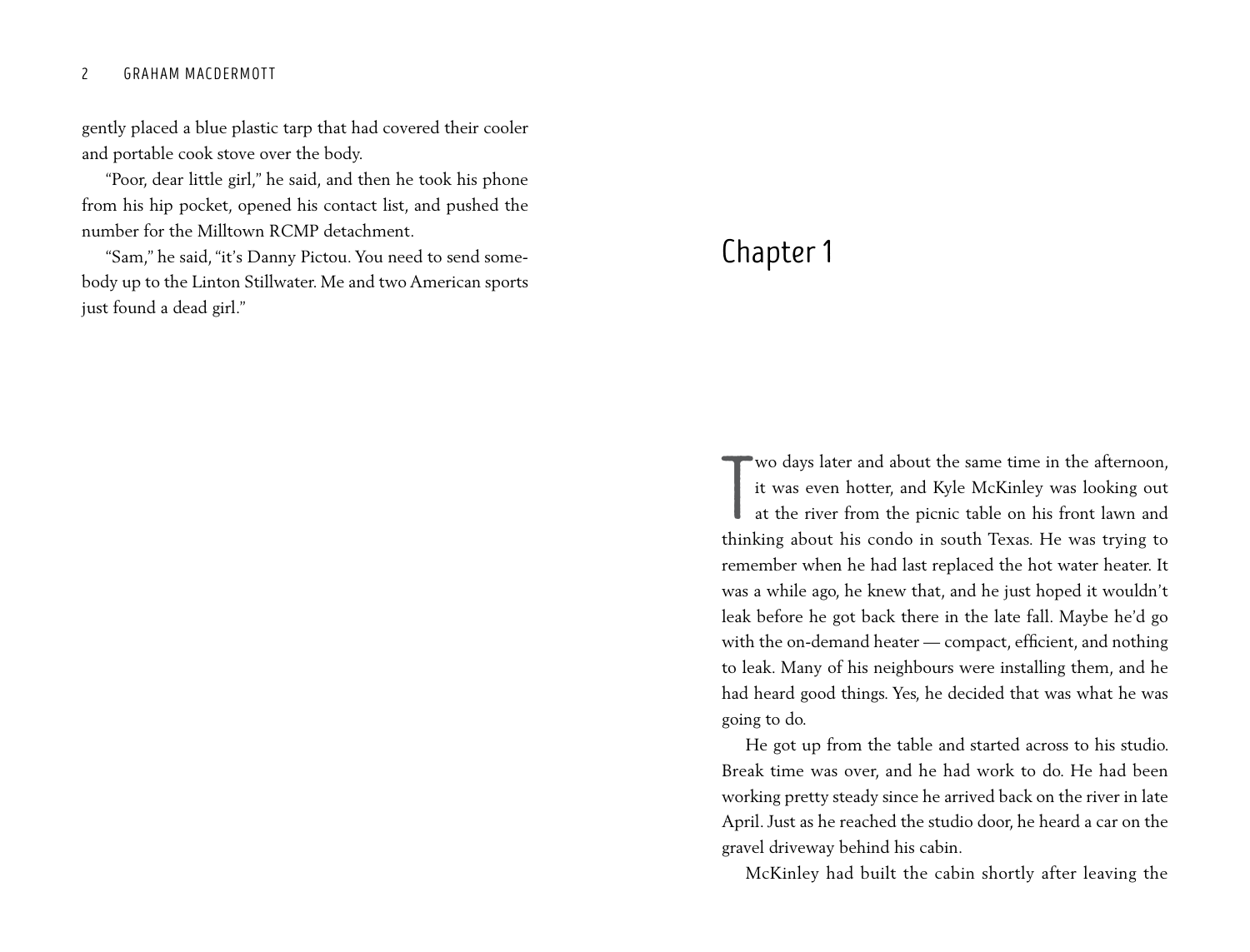RCMP as an undercover officer in Montreal. He had damn near burned out and wanted to get as far away from outlaw biker violence, drugs, and booze as he could. Before the undercover work, he had been a sniper/observer on an Emergency Response Team. The Mounties had given him some very special and specific skills. Skills he kept well honed. But they had also cost him a wife and an angry liver. That was all a long time ago now. A long time.

He heard a car door slam just as he rounded the corner of his cabin.

"Well, Corporal Sutherland, what brings you upriver?"

Steve Sutherland headed the four-man RCMP detachment in Milltown. It had been his posting for the last five years, and during that time he and his team had investigated two murders and the shooting death of the killer by Sutherland's friend Kyle McKinley. Actually, Sutherland had been 2IC for that investigation. Headquarters in Fredericton had felt he was a bit too inexperienced to deal with what had become known as the "Marcel Latour affair," and Inspector Ramsey had sent one of his top officers, Staff Sergeant Marie Arsenault, up from the capital to lead the search for and capture of Latour. It could have been an uncomfortable situation for Sutherland, but he had handled it well. Arsenault had impressed everyone on the river. She had particularly impressed McKinley.

McKinley was also impressed with his friend Sutherland and was pleased to see him.

"Hey, Kyle," Sutherland said as he reached out to shake McKinley's hand, "I guess maybe you heard about the body Danny Pictou and the two Americans found in Linton Pond."

McKinley and his young pal, former US Army Ranger

Peter Paul, had fished that stillwater just recently. It was a favourite spot and had over the years been the inspiration for many of his paintings. He loved the look and feel of the place. He had particularly enjoyed the recent outing there with Peter, because such trips had become more infrequent than in the past. Peter had been elected chief of the Narrows Reserve not too long after he, McKinley and Marie had been responsible for the end of Marcel Latour's wave of violent crime through eastern Canada the past summer. His duties as chief, a marriage, and then the birth of his daughter, Grace, had occupied much of Paul's time ever since. He had enjoyed the trip to Linton Pond every bit as much as McKinley and had promised the artist they would become more frequent.

"Steve, I haven't had the TV or radio on for days. Just been listening to some jazz and keeping busy in the studio every day. Come on around front for a cold drink, and you can bring me up to date." McKinley was intrigued as he led the young officer to the heavy hemlock picnic table. A body in a lake made his old cop juices start to simmer.

"That'll be more comfortable than the damn canvas chairs in front of the studio. I'll be right back with some iced tea and a couple of sugar cookies. Made them this morning."

"Sounds good, Kyle," Sutherland said as he sat down. "The drink at least. Don't think I really need the cookie." He patted his stomach, indicating a weight issue. McKinley couldn't see it. The young cop was tall and skinny as a beanpole. There didn't appear to be any excess weight anywhere. He left Sutherland at the table and went in for the tea.

McKinley's cabin was built on a promontory on a broad loop of the big river. The picnic table was at the very front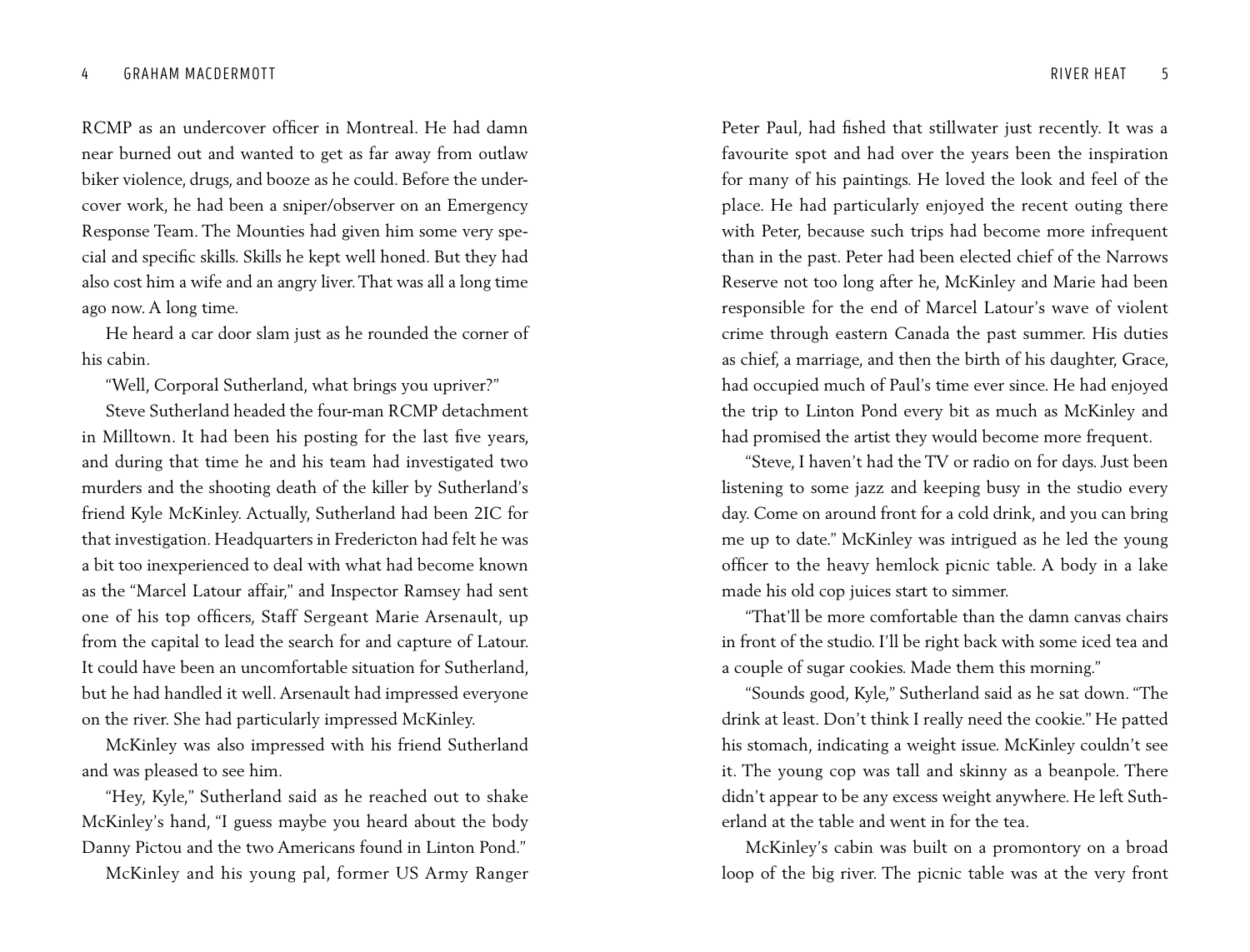### Chapter 8

hese were the last two entries in Cousins' journal.

T August 19, 2016 I'm headed over to the lake. Still real hot and humid. Knee feels better.

August 18, 2016 Hotter than yesterday. Real warm and close. Getting some breeze with doors and windows open but not much. Caught 3 trout this morning. Knee hurts some.

McKinley had read the two entries out loud. He closed the hermit's journal and laid it down on the desk. "Well, we know a little more than we did. This is the twenty-first. Deb and Steve Sutherland were here yesterday, and no sign of Arnie. According to this, he walked over to the stillwater on the nineteenth. I guess he's not been back here since then. Certainly nothing unusual in Arnie going to the lake."

"I'm calling the boss," Barnes said. "We need to get a crime scene crew out here to do a proper investigation. In the meantime, this place is out of bounds. I'm sure Arnie wouldn't get lost."

The three men went onto the porch, and the constable locked the door. "I need to go back to the truck and get some crime scene tape. Maybe he had an accident. I guess we don't really know if it's a crime scene, but I've got a feeling it may be."

"Yeah," McKinley said, "you may be right. While you hike back out to your car, why don't Dwayne and I walk into the stillwater and look around there? You come in and join us when you get back. Maybe he just had a fall and can't get back." McKinley had a bad feeling.

"You know somethin', I don't see nothin' missin' from the cabin that should be here. Don't look like nobody robbed him or nothin'. Don't make no sense, and for sure Arnie would never get lost. He knew these here woods real good." Dwayne Giberson pushed his grease and sweat-stained ball cap back on his head and pawed at his forehead with his left hand. "Goddamn," he said, "I hope nothin' bad happened to that old bugger. I'm with you, Kyle, let's hoof her for the lake."

It was about another fifteen-minute walk from Arnie's cabin into Linton Stillwater. Some people called it a stillwater, some a big pond, and some called it a lake. It really was a large, lake-size beaver pond, and it changed its shape and size depending on how busy and plentiful the beaver colonies were in any given year and on the spring snow melt and summer rain. There were old water-logged stumps sticking up in many